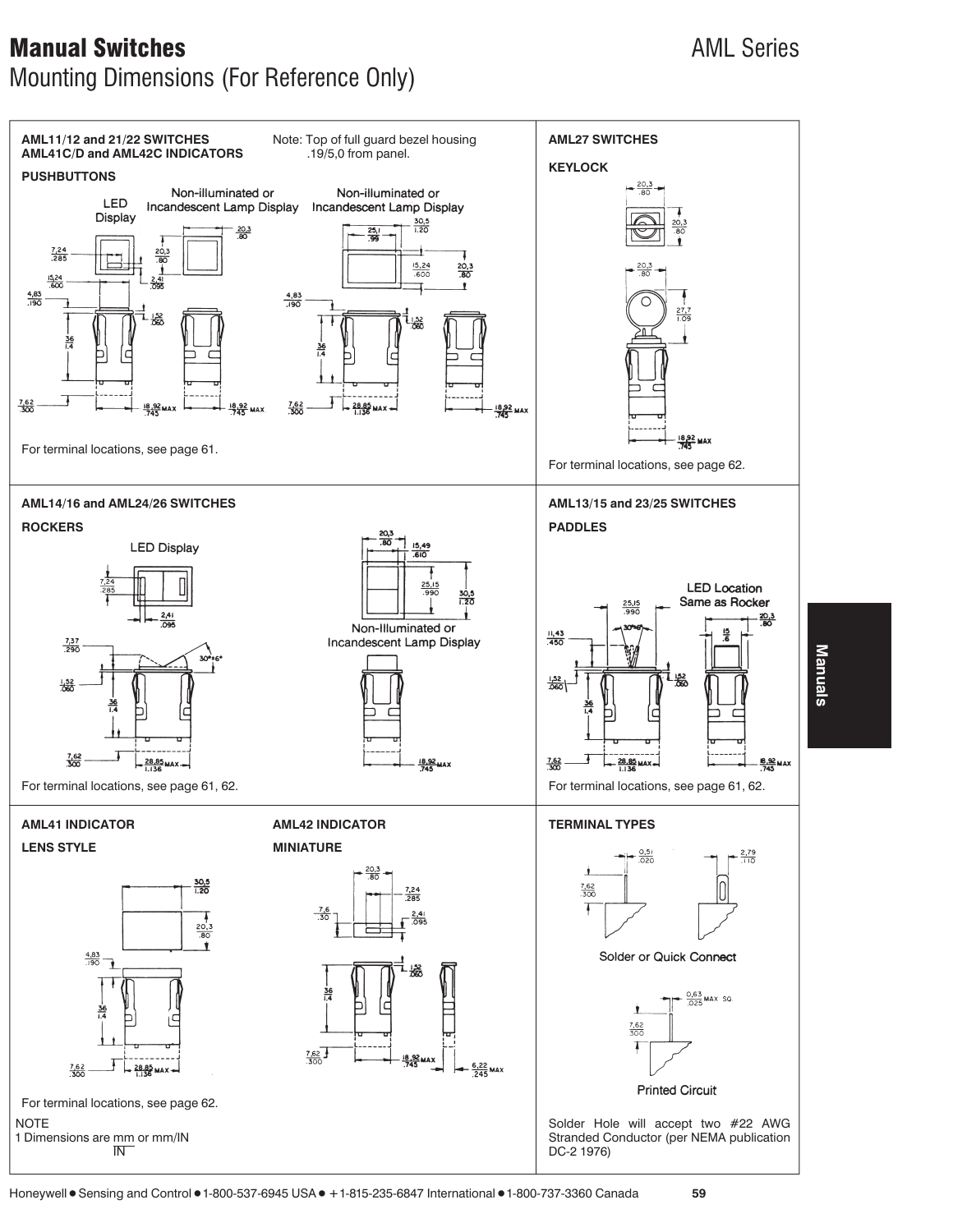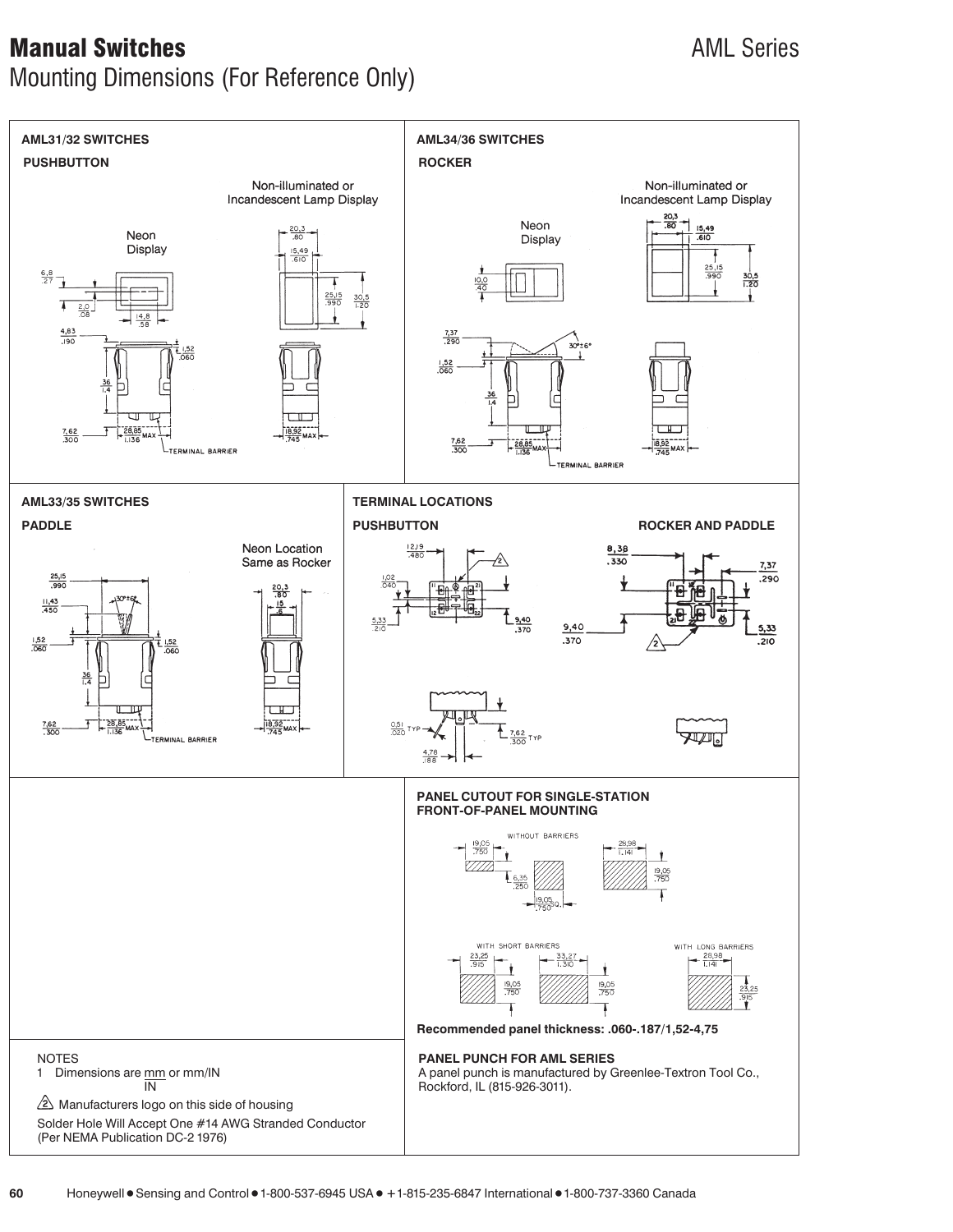## **TERMINAL LOCATIONS FOR AML10 SWITCHES**





### **TERMINAL LOCATIONS FOR AML42 INDICATORS**

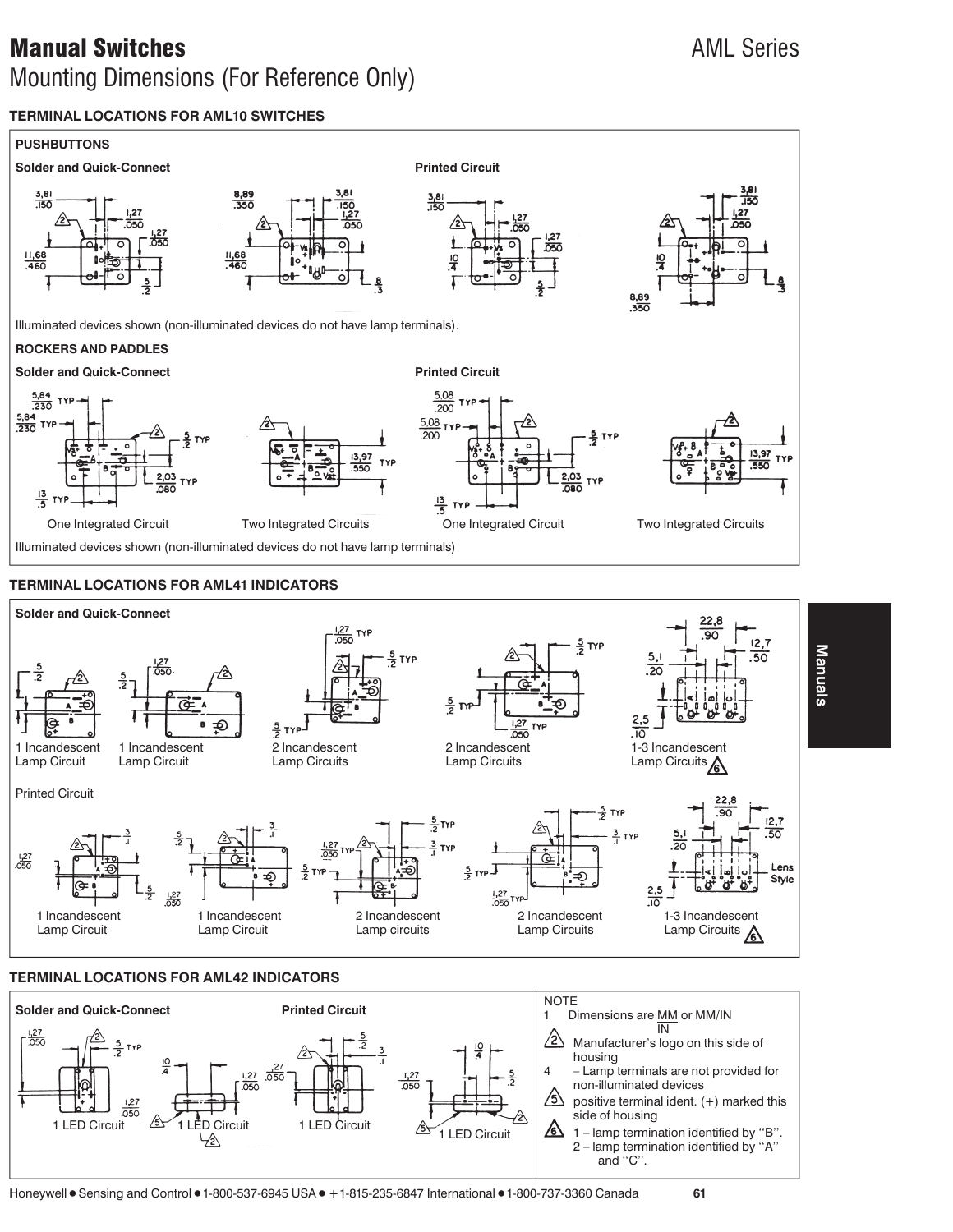## **TERMINAL LOCATIONS FOR AML20 SWITCHES**



**62** Honeywell • Sensing and Control • 1-800-537-6945 USA • +1-815-235-6847 International • 1-800-737-3360 Canada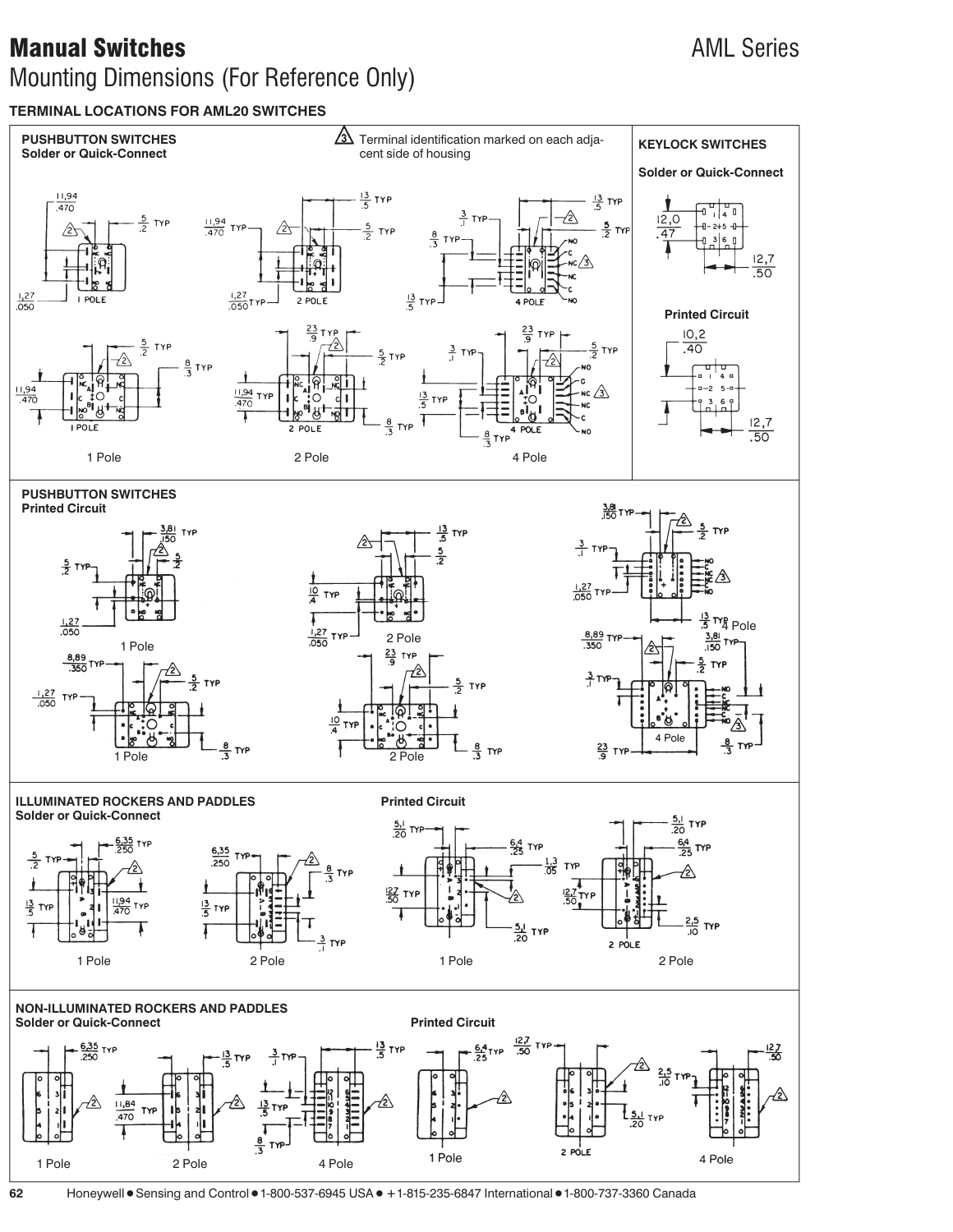# **Manual Switches** AML Series AML Series

# Mounting Dimensions (For Reference Only)

## **ANNUNCIATORS**



For panel punch manufacturer, see page 60.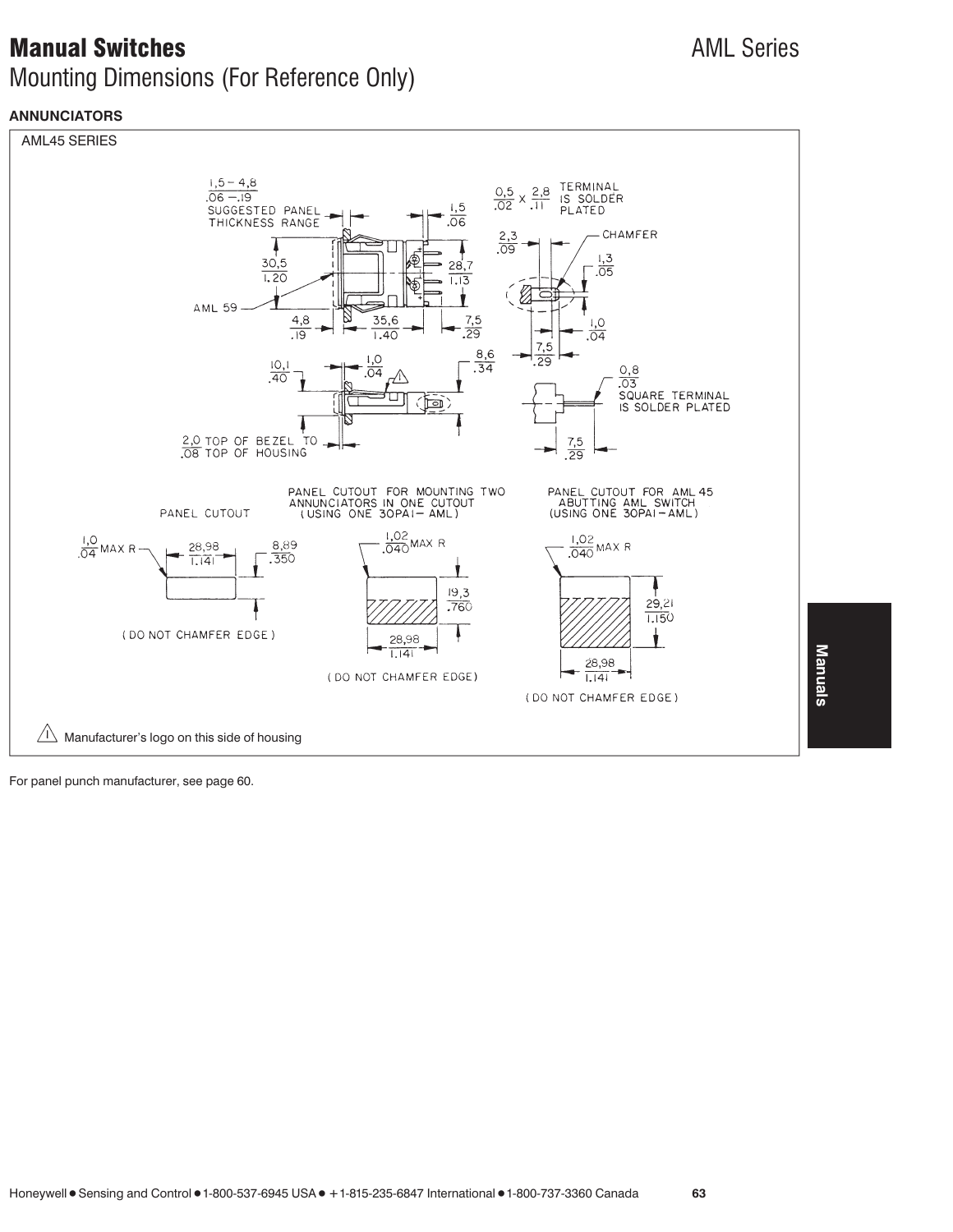## **MULTI-STATION FRONT-PANEL MOUNTING**

| <b>Panel cutouts</b> | (See page 61 for panel punch manufacturer.) |
|----------------------|---------------------------------------------|
|                      |                                             |

| <b>Square Switches &amp; Indicators</b> | <b>Rect. Switches &amp; Indicators</b> | Annunciator                     |  |  |  |
|-----------------------------------------|----------------------------------------|---------------------------------|--|--|--|
| $(0.8)$ (No. of units) — $.045*$        | $(1.20)$ (No. of units) — .045 *       | $(.40)$ (No. of units) — .045 * |  |  |  |
| $(20,3)$ (No. of units) – 1,14*         | $(30,5)$ (No. of units) – 1,14 $*$     | $(10,1)$ (No. of units) – 1,14* |  |  |  |

For each barrier, add .053/1,35 **barriers are used, do not subtract .045 in**./1,14 mm from the panel cutout<br>formula. (.045 in./1,14mm is the allowance for the width of the bezel.)

## **AML61 MULTI-STATION SUBPANEL MOUNTING**

#### **Panel cutouts for AML61**

| <b>Mounting Bracket</b><br><b>Orientation</b> |           | <b>Width</b>   | Length                 |
|-----------------------------------------------|-----------|----------------|------------------------|
| A*                                            | in.<br>mm | .810<br>20.57  | (.810) (No. of units)  |
| R                                             | in.<br>mm | .810<br>20.57  | (1.210) (No. of units) |
| $C$ or $D^*$                                  | in.<br>mm | 1.210<br>27,94 | (.810) (No. of units)  |

\*More than two cans with mounting brackets required for strips of more than 10 units.

#### **AML61 MOUNTING CENTERS**

| <b>Mounting Bracket</b> | <b>Mounting Centers/Number of Cans</b> |               |                |                 |                 |                 |                 |                 |                  |                 |                 |                 |                  |
|-------------------------|----------------------------------------|---------------|----------------|-----------------|-----------------|-----------------|-----------------|-----------------|------------------|-----------------|-----------------|-----------------|------------------|
| <b>Orientation</b>      |                                        |               |                | 3               | 4               | 5               | 6               |                 | 8                | 9               | 10              |                 | 12               |
| "A" or "C"              | in.<br>mm                              | .285<br>32.64 | 2.095<br>53.21 | 2.905<br>73.79  | 3.715<br>94,36  | 4.525<br>114.94 | 5.335<br>135.51 | 6.145<br>156.08 | 6.955<br>76.66   | 7.765<br>197.23 | 8.575<br>217.81 | 9.385<br>238,38 | 10.195<br>258,95 |
| "B"                     | in.<br>mm                              | .685<br>42.80 | 2.895<br>73.53 | 4.105<br>104.27 | 5.315<br>135.00 | 6.525<br>165.74 | 7.735<br>196.48 | 8.945<br>227.20 | 10.155<br>257.94 |                 |                 |                 |                  |
| "D" or "E"              | in.<br>mm                              | on C<br>on C  | .807<br>20.50  | .614<br>41.00   | 2.421<br>61,49  | 3.228<br>81.99  | 4.035<br>102.49 | 4.842<br>122.99 | 5.649<br>143.48  | 6.456<br>163.98 | 7.263<br>184.48 | 8.070<br>204,98 | 8.877<br>225.48  |

Tolerance  $= \pm .015$